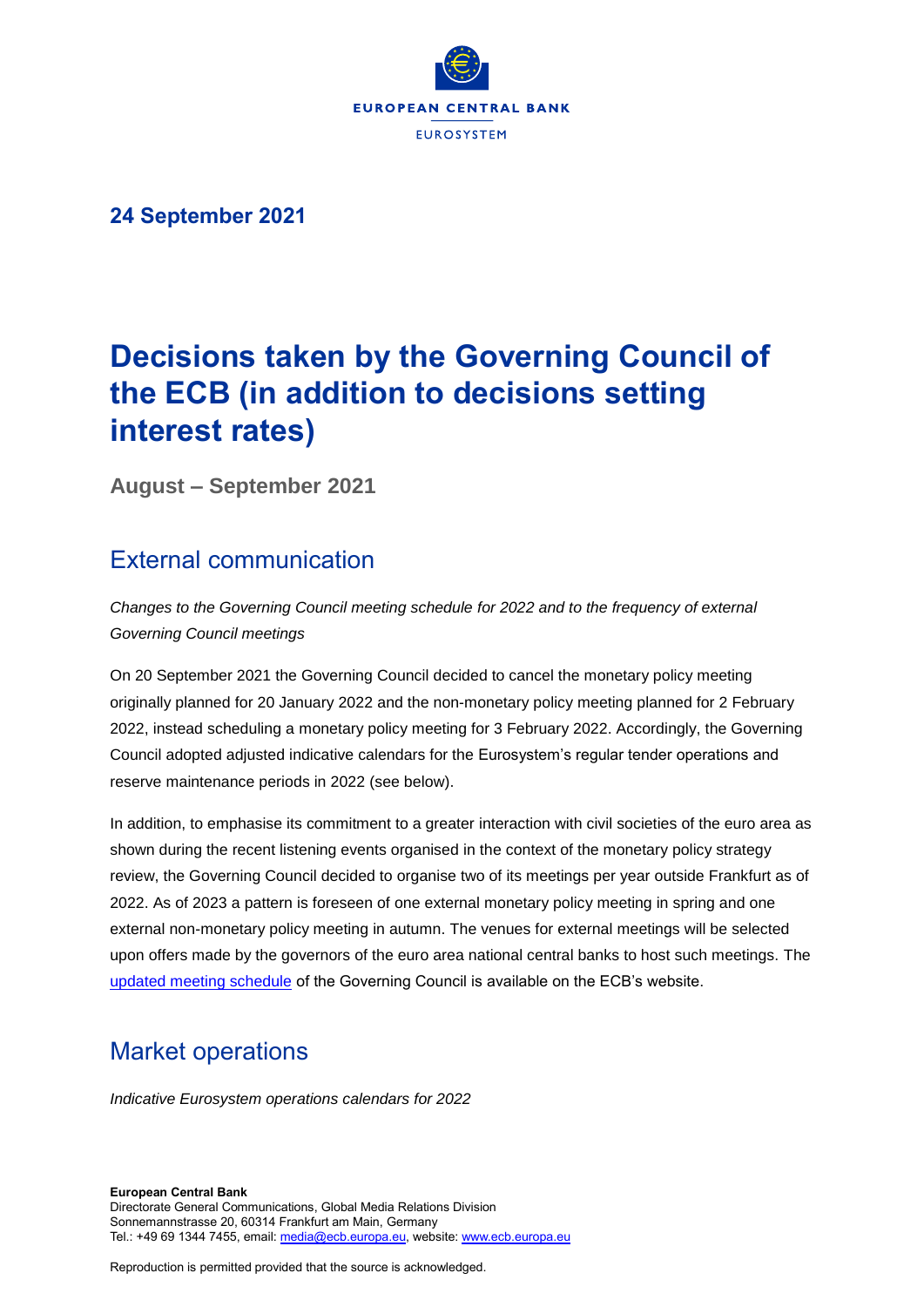On 23 July 2021 the Governing Council approved the indicative calendars for the Eurosystem's regular tender operations and reserve maintenance periods in 2022. The related [press release](https://www.ecb.europa.eu/press/pr/date/2021/html/ecb.pr210723_2~239a7dab27.en.html) is available on the ECB's website. The calendars were amended on 20 September 2021 to cater for the changes affecting the length of two reserve maintenance periods triggered by the rescheduling of the January 2022 monetary policy Governing Council meeting (see above). The [updated calendars](https://www.ecb.europa.eu/press/pr/date/2021/html/ecb.pr210723_2~239a7dab27.en.html) are available on the ECB's website.

#### *Operational changes to the publication of data on monetary policy portfolios*

On 28 July 2021 the Governing Council approved the alignment of the weekly and the monthly publication date and time of data on monetary policy portfolios (asset purchase programme (APP)/pandemic emergency purchase programme (PEPP)) with the publication of the Weekly Financial Statement (WFS), i.e. to change the publication time from Monday 15:45 CET to Tuesday 15:00 CET, taking effect as of 7 September 2021. The related [announcement](https://www.ecb.europa.eu/mopo/implement/omo/html/communication.en.html) is available on the ECB's website. The Governing Council furthermore approved a change in the frequency of the publication of weighted average maturity (WAM) figures per jurisdiction for securities held under the public sector purchase programme (PSPP) from the current biannual to a monthly basis starting from September 2021.

### *Rotation of members appointed by national central banks in the euro short-term rate (€STR) Oversight Committee*

On 16 September 2021 the Governing Council appointed Martin Wieland (Deutsche Bundesbank) and Juan Ayuso (Banco de España) as members nominated by national central banks (NCBs) in the euro short-term rate (€STR) Oversight Committee from 1 October 2021 to 30 September 2023, replacing the current members from the Banque de France and the Banca d'Italia. The appointments follow the rules for the rotation of the NCB members in the €STR Oversight Committee. The [related information](https://www.ecb.europa.eu/stats/financial_markets_and_interest_rates/euro_short-term_rate/html/eurostr_oversight.en.html) will soon be updated on the ECB's website.

### Advice on legislation

#### *ECB Opinion on deferred tax assets of Greek credit institutions*

On 29 July 2021 the Governing Council adopted Opinion [CON/2021/25](https://eur-lex.europa.eu/legal-content/EN/TXT/?uri=CELEX%3A52021AB0025&qid=1631293868439) at the request of the Greek Ministry of Finance.

*ECB Opinion on a draft law on mortgage banks and covered bonds and related laws in Finland*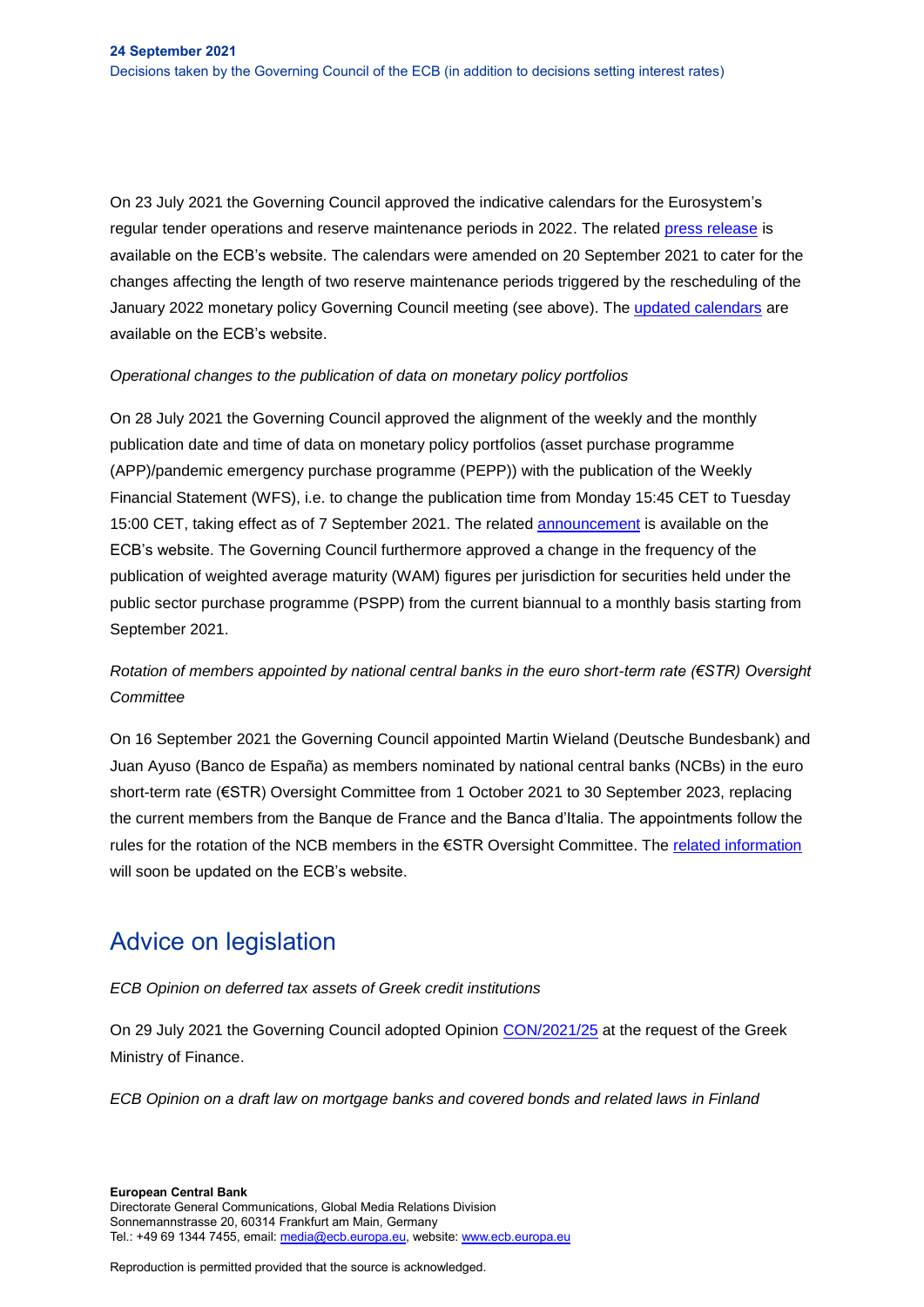On 11 August 2021 the Governing Council adopted Opinion [CON/2021/26](https://eur-lex.europa.eu/legal-content/EN/TXT/?uri=CELEX%3A52021AB0026) at the request of the Finnish Ministry of Finance.

*ECB Opinion on a proposal for a directive amending Directive 2013/34/EU, Directive 2004/109/EC, Directive 2006/43/EC and Regulation (EU) No 537/2014, as regards corporate sustainability reporting* 

On 7 September 2021 the Governing Council adopted Opinion [CON/2021/27](https://www.ecb.europa.eu/pub/pdf/other/en_con_2021_27_f_sign~f10c2b1e66..pdf?eda0a763f766c37fdc8f598f1a0fd2ce) at the request of the European Parliament.

*ECB Opinion on a draft regulation concerning the oversight of payment systems and supporting technological or network infrastructures in Italy*

On 21 September 2021 the Governing Council adopted Opinion [CON/2021/28](https://eur-lex.europa.eu/legal-content/EN/TXT/?uri=CELEX%3A52021AB0028) at the request of the Banca d'Italia.

### Corporate governance

#### *Chairperson of the Information Technology Committee*

On 3 September 2021 the Governing Council appointed [Claudia Plattner,](https://www.ecb.europa.eu/press/pr/date/2021/html/ecb.pr210108~1f1a28a8e3.en.html) the ECB's Director General Information Systems, as Chairperson of the Information Technology Committee (ITC) with immediate effect and until 31 December 2022 so as to coincide with the terms of all other ESCB/Eurosystem committee chairpersons appointed or reappointed in December 2019.

*Recommendation to the Council of the European Union on the external auditors of the Banca d'Italia*

On 7 September 2021 the Governing Council adopted [Recommendation ECB/2021/41](https://eur-lex.europa.eu/legal-content/EN/TXT/?uri=OJ%3AJOC_2021_370_R_0001) to the Council of the European Union on the external auditors of the Banca d'Italia.

#### *Chairperson of the International Relations Committee*

On 22 September 2021 the Governing Council appointed [Isabel Vansteenkiste,](https://www.ecb.europa.eu/press/pr/date/2021/html/ecb.pr210913~38e5cf95d7.en.html) the ECB's incoming Director General International and European Relations, as Chairperson of the International Relations Committee (IRC) as of 1 November 2021 and until 31 December 2022 so as to coincide with the terms of all other ESCB/Eurosystem committee chairpersons appointed or reappointed in December 2019.

## ECB Banking Supervision

*ECB Recommendation on dividends*

#### **European Central Bank**

Directorate General Communications, Global Media Relations Division Sonnemannstrasse 20, 60314 Frankfurt am Main, Germany Tel.: +49 69 1344 7455, email[: media@ecb.europa.eu,](mailto:media@ecb.europa.eu) website[: www.ecb.europa.eu](http://www.ecb.europa.eu/)

Reproduction is permitted provided that the source is acknowledged.